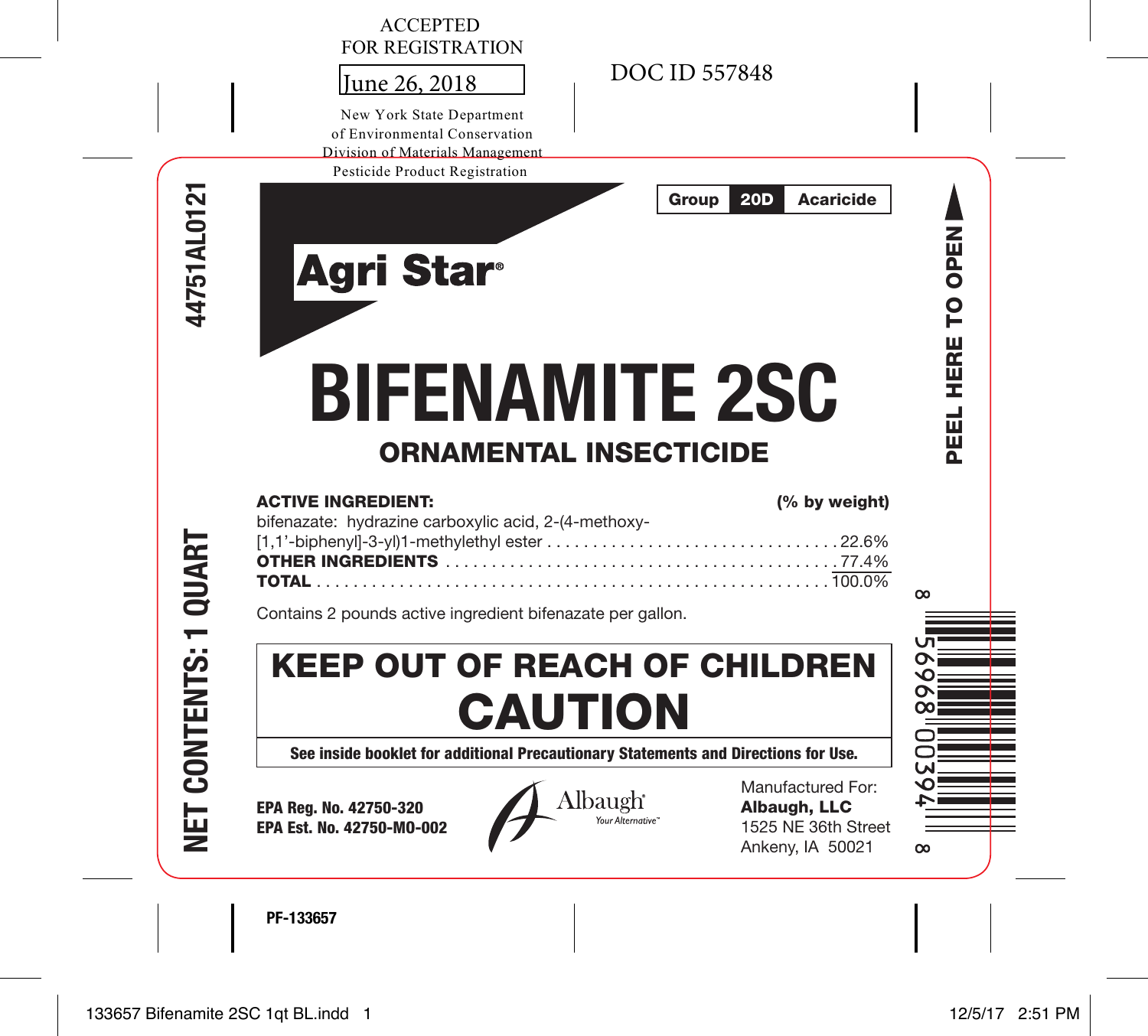| Acaricide<br><b>BIFENAMITE 2SC</b><br>(% by weight)                                                                                   |
|---------------------------------------------------------------------------------------------------------------------------------------|
|                                                                                                                                       |
|                                                                                                                                       |
|                                                                                                                                       |
|                                                                                                                                       |
|                                                                                                                                       |
|                                                                                                                                       |
|                                                                                                                                       |
|                                                                                                                                       |
| $[1,1'-bigh$ biphenyll-3-yl)1-methylethyl ester $\ldots \ldots \ldots \ldots \ldots \ldots \ldots \ldots \ldots \ldots \ldots \ldots$ |
|                                                                                                                                       |
|                                                                                                                                       |
| <b>KEEP OUT OF REACH OF CHILDREN</b>                                                                                                  |
|                                                                                                                                       |
|                                                                                                                                       |
| See inside booklet for additional Precautionary Statements and Directions for Use.                                                    |
| Manufactured For:<br>Albaugh, LLC                                                                                                     |
|                                                                                                                                       |
|                                                                                                                                       |

**Job 133657 Job 133657**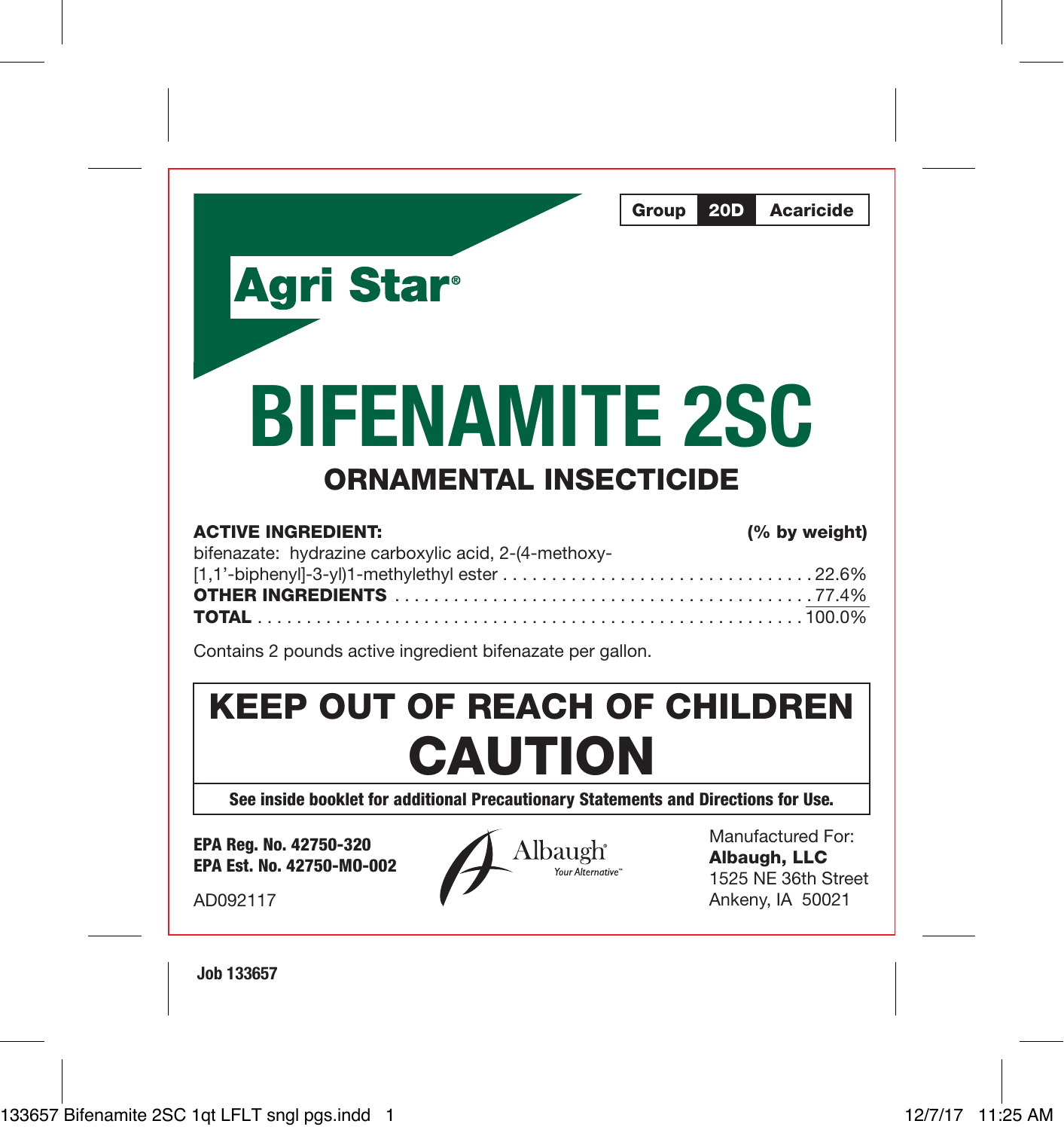|                                    | <b>FIRST AID</b>                                                                                                                                                                                                                                                                                    |  |  |  |
|------------------------------------|-----------------------------------------------------------------------------------------------------------------------------------------------------------------------------------------------------------------------------------------------------------------------------------------------------|--|--|--|
| IF<br><b>SWALLOWED</b>             | Call poison control center or doctor immediately for treatment advice.<br>$\bullet$<br>• Have person sip a glass of water if able to swallow.<br>• Do not induce vomiting unless told to do so by the poison control center or doctor.<br>• Do not give anything by mouth to an unconscious person. |  |  |  |
|                                    | <b>HOT LINE NUMBER</b> - Have the product container or label with you when calling a poison control<br>center or doctor, or going for treatment. For chemical emergency: spill, leak, fire, exposure or accident,<br>call CHEMTREC: 1-800-424-9300.                                                 |  |  |  |
|                                    | PRECAUTIONARY STATEMENTS<br><b>HAZARDS TO HUMANS AND DOMESTIC ANIMALS</b>                                                                                                                                                                                                                           |  |  |  |
|                                    | CALITION                                                                                                                                                                                                                                                                                            |  |  |  |
| alsubivibui                        | Harmful if swallowed. Prolonged or frequently repeated skin contact may cause allergic reaction in some                                                                                                                                                                                             |  |  |  |
|                                    | PERSONAL PROTECTIVE EQUIPMENT (PPE)                                                                                                                                                                                                                                                                 |  |  |  |
| 2. Shoes plus socks.               | <b>Applicators and Other Handlers Must Wear:</b><br>1. Long-sleeved shirt and long pants;                                                                                                                                                                                                           |  |  |  |
|                                    | Follow manufacturer's instructions for cleaning and maintaining PPE. If no such instructions for<br>washables exist, use detergent and hot water. Keep and wash PPE separately from other laundry.                                                                                                  |  |  |  |
| <b>USER SAFETY RECOMMENDATIONS</b> |                                                                                                                                                                                                                                                                                                     |  |  |  |
|                                    | <b>Ilsers should:</b>                                                                                                                                                                                                                                                                               |  |  |  |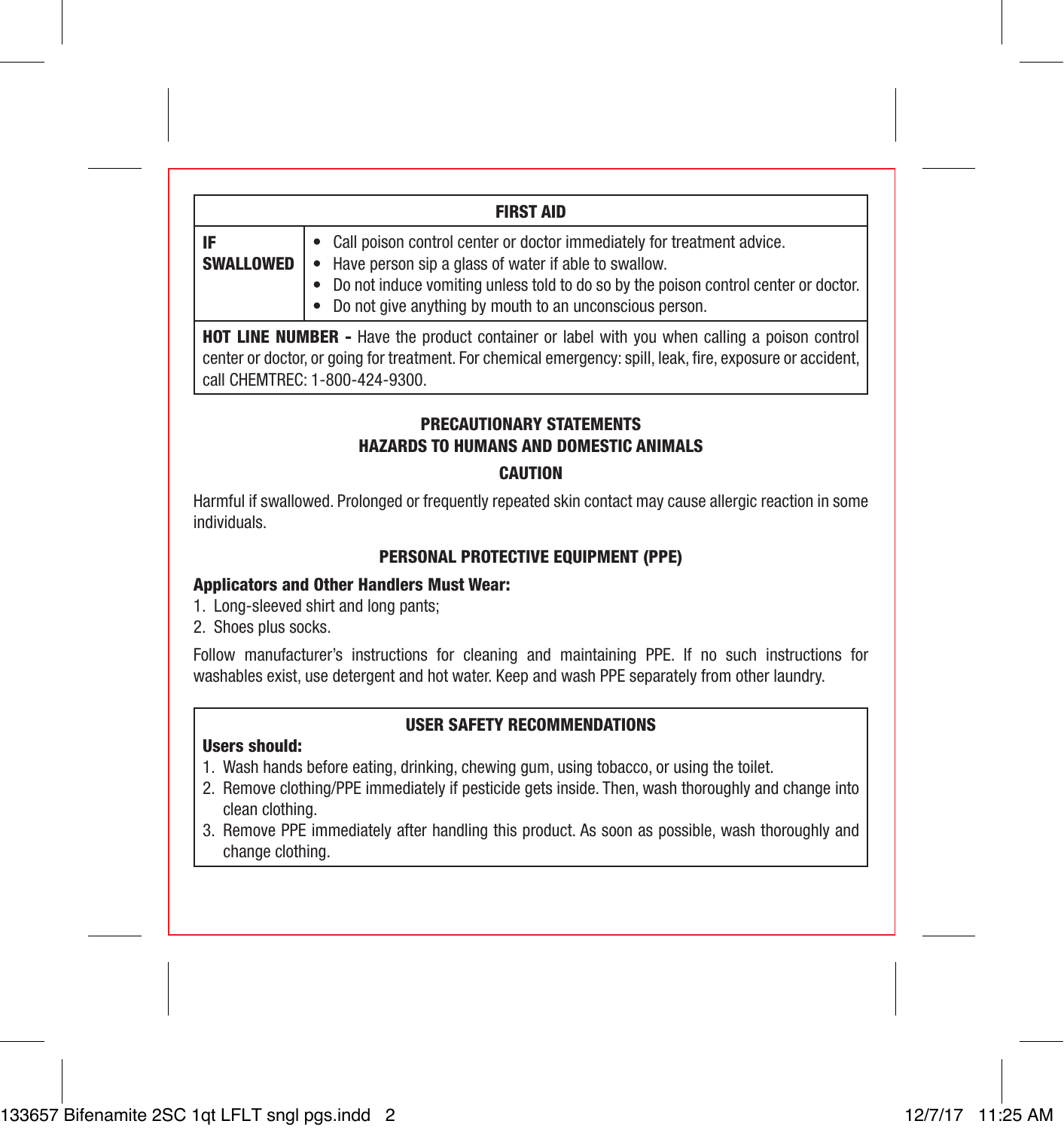#### ENVIRONMENTAL HAZARDS

This pesticide is toxic to birds, estuarine/marine invertebrates and fish. Do not apply directly to water, or to areas where surface water is present, or to intertidal areas below the mean high water mark. Do not contaminate water when disposing of equipment wash waters or rinsate. This product is toxic to bees exposed to direct treatment. Do not apply this product while bees are foraging the treatment area.

#### PHYSICAL OR CHEMICAL HAZARDS

Do not use or store near heat or open flame. Do not mix or allow to come into contact with oxidizing agents. Hazardous chemical reaction may occur.

#### DIRECTIONS FOR USE

It is a violation of Federal law to use this product in a manner inconsistent with its labeling.

Do not apply this product through any type of irrigation system.

Do not apply this product in a way that will contact workers or other persons, either directly or through drift. Only protected handlers may be in the area during application. For any requirements specific to your State or Tribe, consult the agency responsible for pesticide regulation.

#### AGRICULTURAL USE REQUIREMENTS

Use this product only in accordance with its labeling and with the Worker Protection Standard (WPS), 40 CFR Part 170. This Standard contains requirements for the protection of agricultural workers on farms, forests, nurseries, and greenhouses, and handlers of agricultural pesticides. It contains requirements for training, decontamination, notification, and emergency assistance. It also contains specific instructions and exceptions pertaining to the statements on this label about personal protective equipment (PPE), notification to workers, and restricted-entry interval. The requirements in this box only apply to uses of this product that are covered by the Worker Protection Standard.

Do not enter or allow worker entry into treated areas during the restricted entry interval (REI) of 12 hours.

PPE required for early entry to treated areas that is permitted under the Worker Protection Standard and that involves contact with anything that has been treated, such as plants, soil, or water, is:

- • Coveralls
- • Shoes plus socks
- • Chemical-resistant gloves made of any waterproof material.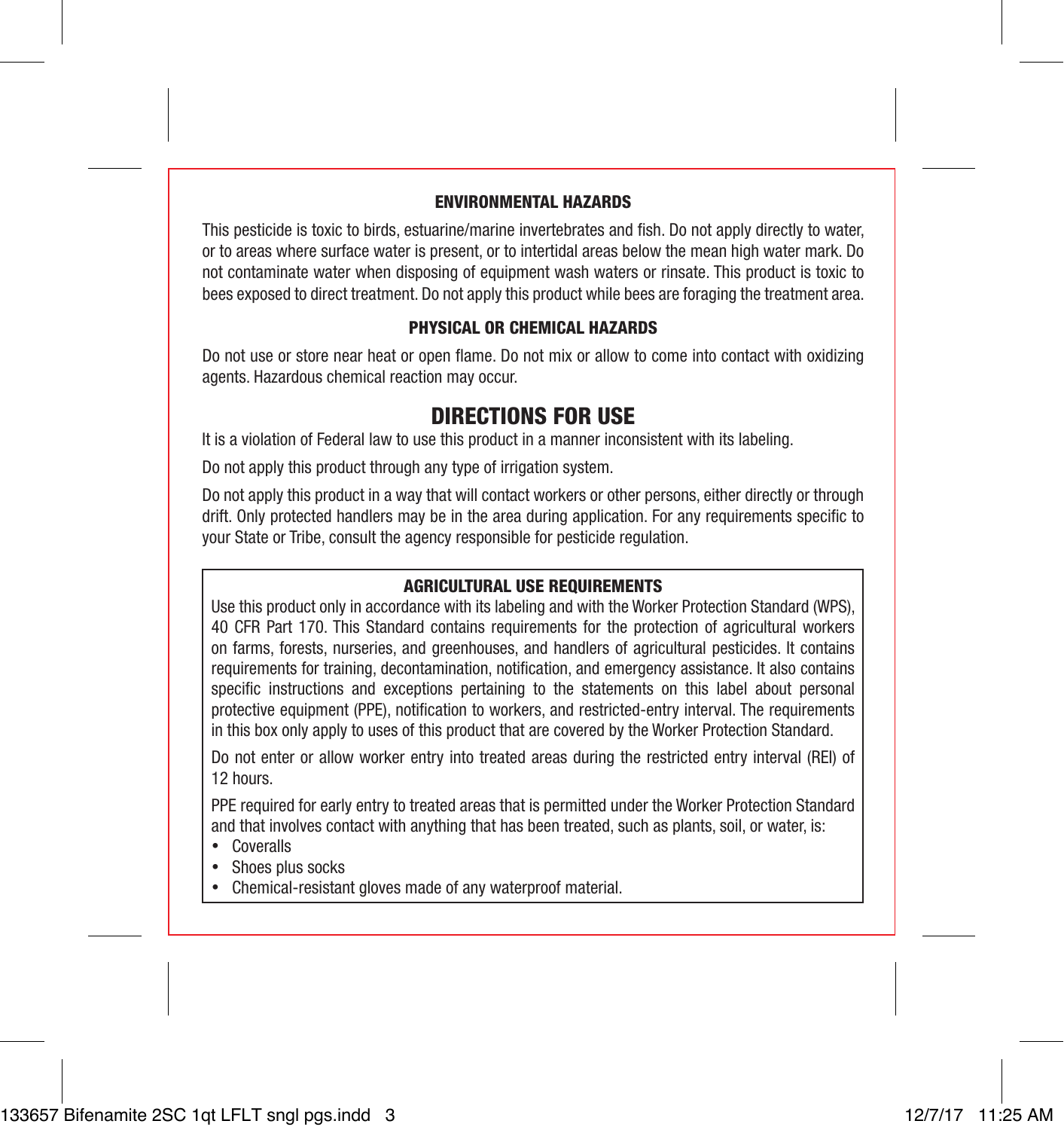#### NON-AGRICULTURAL USE REQUIREMENTS

The requirements in this box apply to uses of this product that are NOT within the scope of the Worker Protection Standard for agricultural pesticides (40 CFR Part 170). The WPS applies when this product is used to produce agricultural plants on farms, forests, nurseries and greenhouses.

Keep unprotected persons out of treated areas until sprays have dried.

#### USE INFORMATION

This product may be applied to foliage for knockdown and residual control of mites on ornamental plants (including ornamental bulb crops, bedding plants, foliage and flowering plants, perennials, shrubs and trees), tomatoes grown in greenhouses and all fruit trees that will not bear fruit for at least 12 months. The plants may be grown in the ground or in pots.

This product may be applied to the above listed plants around residences, public, commercial and industrial areas; interior and exterior landscaping; shadehouses, greenhouses and nurseries; conifer / Christmas tree plantations; recreational sites including golf courses, parks, athletic fields, and campgrounds; and rights -of- way and other easement uses. NOTE: *This product may only be applied to tomatoes that are grown in greenhouses and may NOT be used on tomatoes grown outdoors.*

This product works most effectively on mites that are motile, but also has ovicidal activity against the *Tetranychus* spp. mites (i.e., Spider Mites) and is especially effective against grass mites, red mites and spider mites. Common mite species controlled by Bifenamite 2SC include:

Bamboo Spider Mite *Schizotetranychus celarius (*Banks*)* Citrus Red Mite *Panonychus citri* (McGregor) Clover Mite *Bryobia praetiosa* (Koch) European Red Mite *Panonychus ulmi* (Koch) Lewis Mite *Eotetranychus lewisi* Pacific Mite *Tetranychus pacificus (*McGregor) Southern Red Mite O*ligonychus ilcis* (McGregor) Spruce Spider Mite *Oligonychus ununguis* (Jacobi) Strawberry Mite *Tetranychus turkestani* Two-Spotted Spider Mite *Tetranychus urticae* (Koch)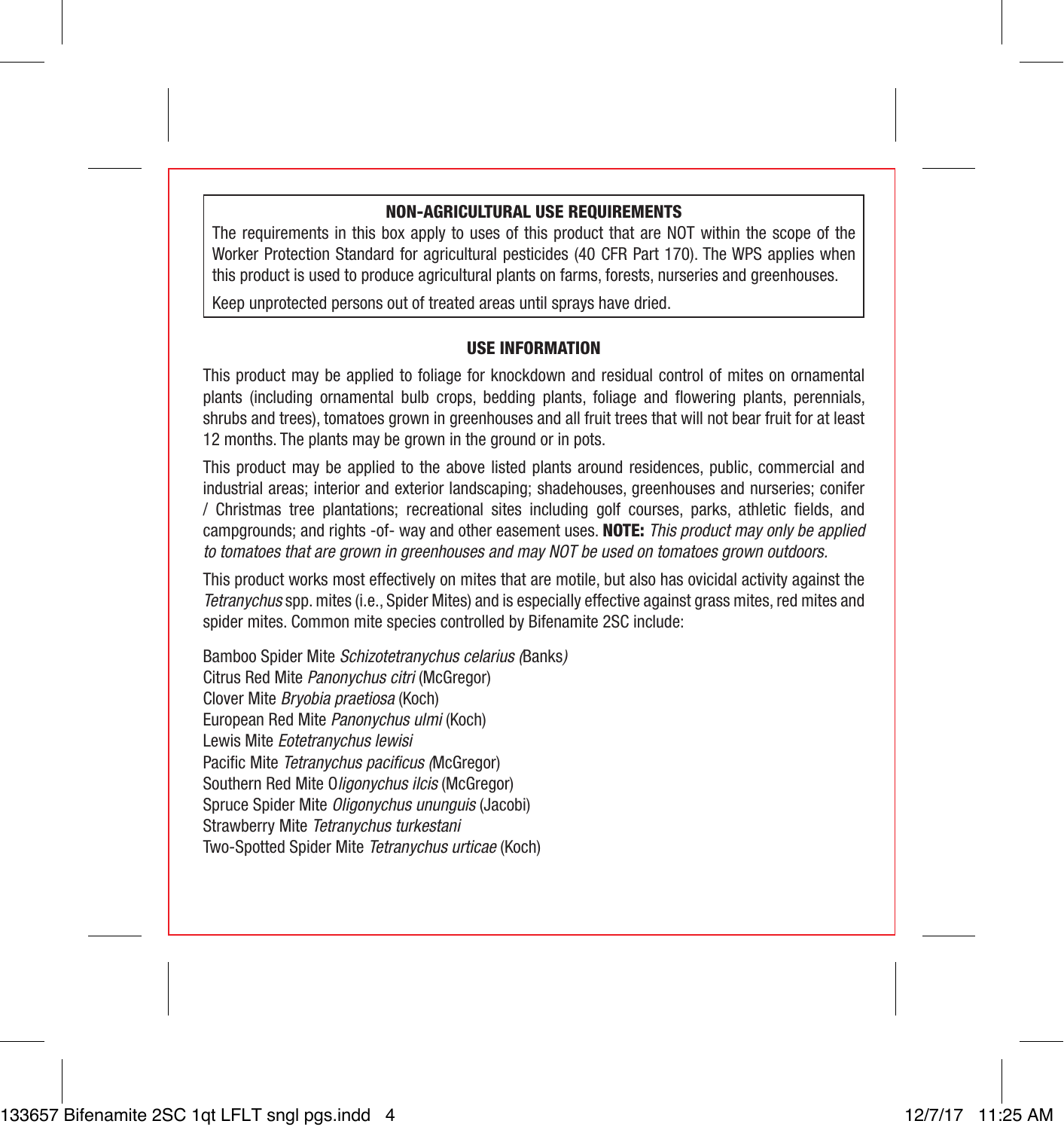NOTE: This product is not effective in controlling rust mites, broad mites and flat mites.

Because this product is not a systemic insecticide, thorough coverage of both the upper and lower surfaces of the leaves, as well as any fruit present is required. When used as directed, this product is useful in resistance management and IPM programs due to its selective nature that minimizes impacts to beneficial insects.

#### MIXING INSTRUCTIONS

To prepare this product for application:

- 1) Fill the tank with 1/2 the required amount of water;
- 2) Add the specified amount of Bifenamite 2SC;
- 3) Begin agitation to completely disperse the product; and,
- 4) Add the remaining water required for the tank mix and, if possible, maintain agitation while applying.

Because the stability of this product can be negatively impacted in a high temperature/high pH situation, maintain the spray mixture between pH 5.5 – 6.5.

#### Tank-Mixtures with Bifenamite 2SC

This product may be tank-mixed with other insecticides if broad-spectrum control is necessary. When tank-mixing with other products, a limited trial to determine the compatibility of the tank-mix partners should be made prior to extensive use. Tank mixtures are only permitted in States where all of the pesticide products used as tank-mix partners are registered. It is the pesticide user's responsibility to ensure that all products used in the tank mix are registered for the intended use. Users must follow the most restrictive of all of the labeled use directions, precautionary language, and use limitations for the tank-mix partners.

#### USE RATES AND APPLICATION INFORMATION

Apply as soon as mites appear. Bifenamite 2SC provides residual control for up to 28 days. Within the range of rates specified in the next paragraph, use the lower rate when mite pressure is low or for preventative applications; and use the higher rates when mite pressure is severe or for ex tended residual control.

Mix 4 - 8 fluid ounces of Bifenamite 2SC per 100 gallons of water  $(1/4 - 1/2)$  teaspoon per gallon of water).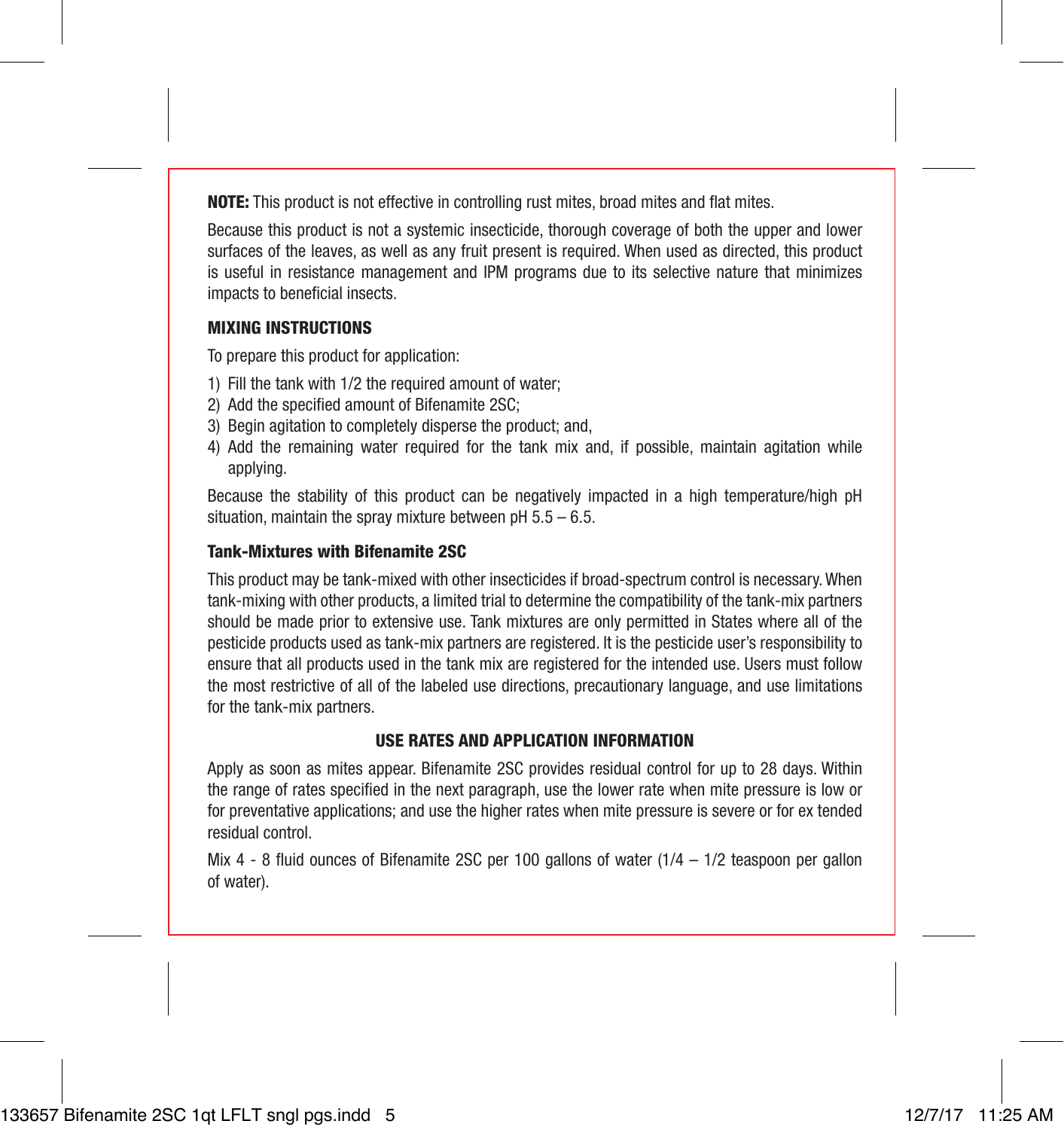Apply 1-4 quarts of the mixture per 100 square feet (100-400 gallons per acre) to the foliage using ground spray equipment (including air blast, compressed air, ground boom, hose-end and hydraulic sprayers).

The spray volume used is dependent on the size of the plants being treated, with larger plants requiring greater spray volumes.

Coverage of ornamentals with hard-to-wet foliage may be improved by using an adjuvant to the spray mixture. Silwet 77 or Sylgard 309 at a rate of 4 ounces per 100 gallons of water has been found to be effective. As with any tank mixture, the compatibility and safety of any adjuvants should be tested in a small-scale trial prior to widespread use.

NOTE: Do NOT use adjuvants in tank mixtures that will be applied to greenhouse tomatoes.

#### USE RESTRICTIONS:

- Do NOT apply Bifenamite 2SC more than two times in a single crop year.
- Do NOT apply more than 32 fluid ounces of Bifenamite 2SC per acre in a single year.
- • Do NOT apply to greenhouse tomatoes within 3 days of harvest (3-day PHI).
- Do NOT use adjuvants in tank mixtures that will be applied to greenhouse tomatoes.
- • Do NOT apply Bifenamite 2SC by aerial application.

#### STRATEGIES FOR RESISTANCE MANAGEMENT

When used as directed, this product is highly effective against mites while also being selectively noninjurious to beneficial and/or predaceous mites and insects. In addition, due to the active ingredient used in this product, mites that have developed resistance to commonly used products can be controlled through application of Bifenamite 2SC. Because of this, fewer miticide and/or insecticide applications may be needed for control and fewer resistance issues may arise.

Bifenamite 2SC is a Group 20D acaricide and is suitable for use in rotation with other miticides. This product has not been found to cause cross-resistance with other commercial miticides.

Bifenamite 2SC should be used in moderation in order to minimize the chances of pest resistance developing. The following strategies may be used to aid in preventing the development of resistance:

- Be sure that the application thoroughly covers ALL the foliage.
- • Do NOT wait to apply until after a large pest population has been established. Scout regularly and apply Bifenamite 2SC when the first signs of pests are noticed.

*(continued)*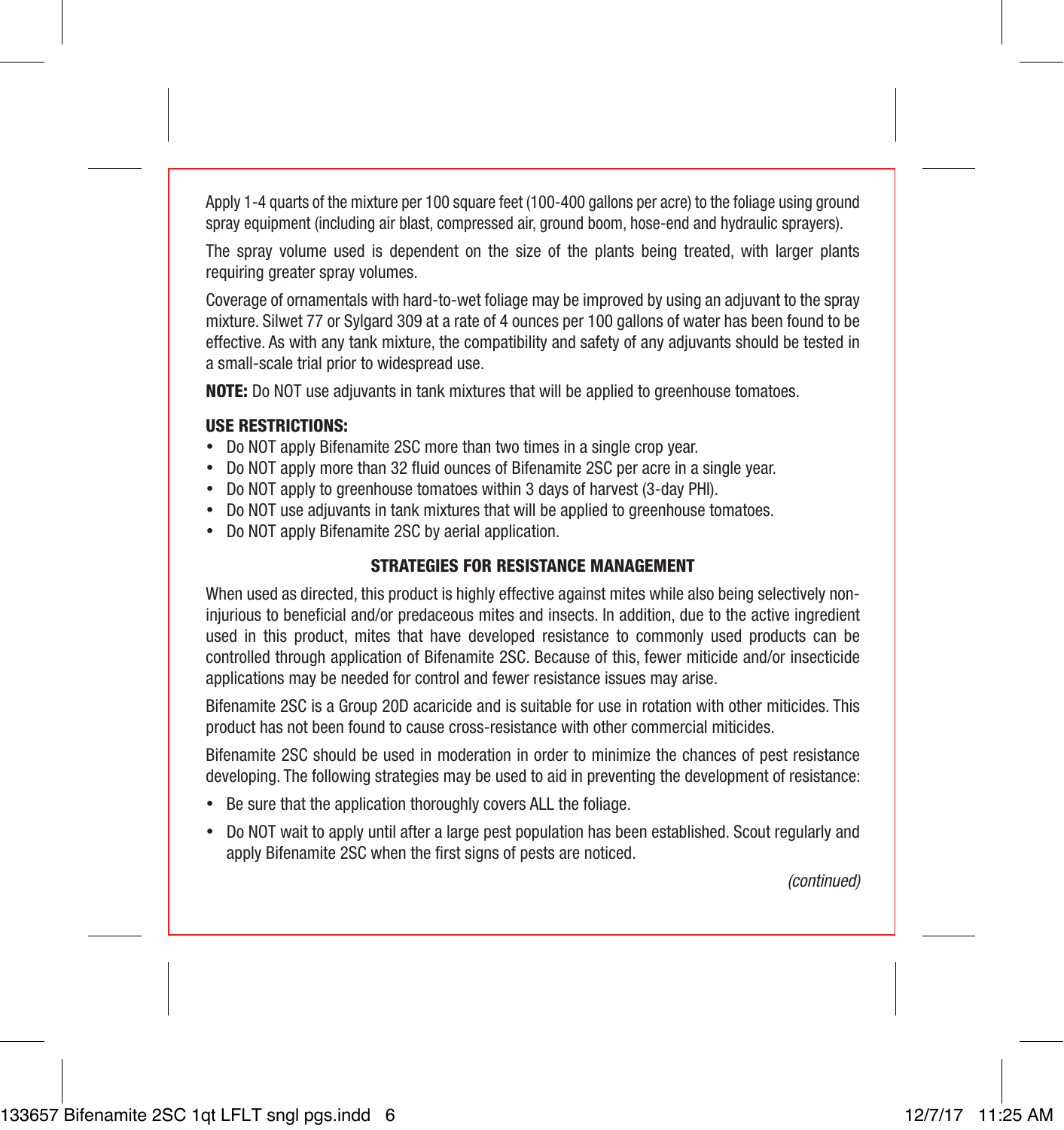- Always apply this product as instructed by the label and using the specified application rates.
- Make only one consecutive application of this product. Any application prior to and/or after application of Bifenamite 2SC should be made using an active ingredient that is not a Group 20D acaricide.
- At least two non-Group 20D product applications should be made between Bifenamite 2SC treatments.
- • Use Integrated Pest Management (IPM) techniques in your insect control program.
- • Use biological control organisms appropriate for mite control in conjunction with this product. When used as directed, Bifenamite 2SC will not adversely affect populations of the beneficial/predacious mites and insects listed below. The following organisms may be used either in alternation or in conjunction with this product in order to potentially reduce the number of chemical applications:

| <b>PREDATORY MITES</b>                                                                                                       | <b>BENEFICIAL INSECTS</b>                                                                                                                                                                                                                                                            |
|------------------------------------------------------------------------------------------------------------------------------|--------------------------------------------------------------------------------------------------------------------------------------------------------------------------------------------------------------------------------------------------------------------------------------|
| Amblyseius spp.<br>Iphiseius degenerans<br>Neoseiulus spp.<br>Phytoseiulus persimilis<br>Typhlodromus spp.<br>Zetzellia spp. | Aphidius colemani<br>Aphidoletes aphidomyza<br>Chrysoperla carnea (Common Green Lacewing)<br>Coccinella septempunctata<br>Cotesia marginiventris<br>Diglyphus isaea<br>Eretmocerus eremicus<br>Hippodamia convergens<br>Orius insidiosus (Insidious Pirate Bug)<br>Stethorus punctum |

#### PLANT TOLERANCE

It is not possible for the manufacturer or seller to determine safety for all varieties of ornamental plants, tank-mix combinations and/or sequential pesticide treatments. It is strongly recommended that the applicator determine safe use by testing the exact tank mix desired on the ornamental varieties present by conducting a small-scale test prior to widespread use. The end user assumes responsibility for any and all risk s or damage caused by application of this product in a manner inconsistent with its labeling.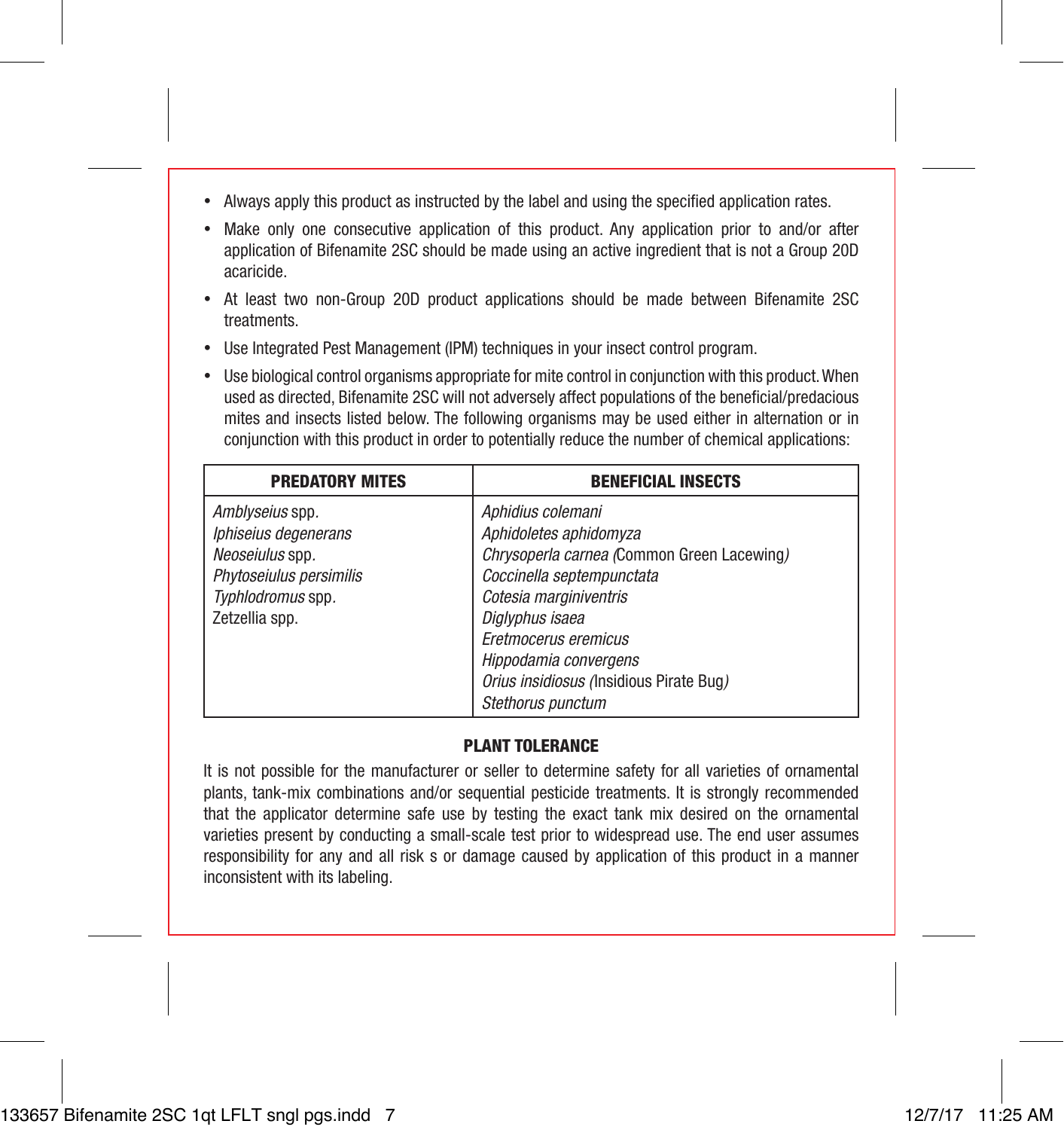#### STORAGE AND DISPOSAL

Do not contaminate water, food or feed by storage or disposal.

PESTICIDE STORAGE: Store in a dry location.

**PESTICIDE DISPOSAL:** Wastes resulting from the use of this product may be disposed of on site or at an approved waste disposal facility.

#### CONTAINER HANDLING:

Nonrefillable Container (five gallons or less): Nonrefillable container. Do not reuse or refill this container. Offer for recycling, if available. Triple rinse container (or equivalent) promptly after emptying. Triple rinse as follows: Empty the remaining contents into application equipment or a mix tank and drain for 10 seconds after the flow begins to drip. Fill the container 1/4 full with water and recap. Shake container for 10 seconds. Pour rinsate into application equipment or a mix tank or store rinsate for later use or disposal.

Drain for 10 seconds after the flow begins to drip. Repeat this procedure two more times. Then offer for recycling, if available, or reconditioning, if appropriate, or puncture and dispose of container in a sanitary landfill or by incineration.

Nonrefillable Container (greater than five gallons): Nonrefillable container. Do not reuse or refill this container. Offer for recycling, if available. Triple rinse container (or equivalent) promptly after emptying. Triple rinse as follows: Empty the remaining contents into application equipment or a mix tank. Fill the container ¼ full with water. Replace and tighten closures. Tip container on its side and roll it back and forth, ensuring at least one complete revolution, for 30 seconds. Stand the container on its end and tip it back and forth several times. Turn the container over onto its other end and tip it back and forth several times. Empty the rinsate into application equipment or a mix tank or store rinsate for later use or disposal. Repeat this procedure two more times. Then offer for recycling, if available, or reconditioning, if appropriate, or puncture and dispose of container in a sanitary landfill or by incineration.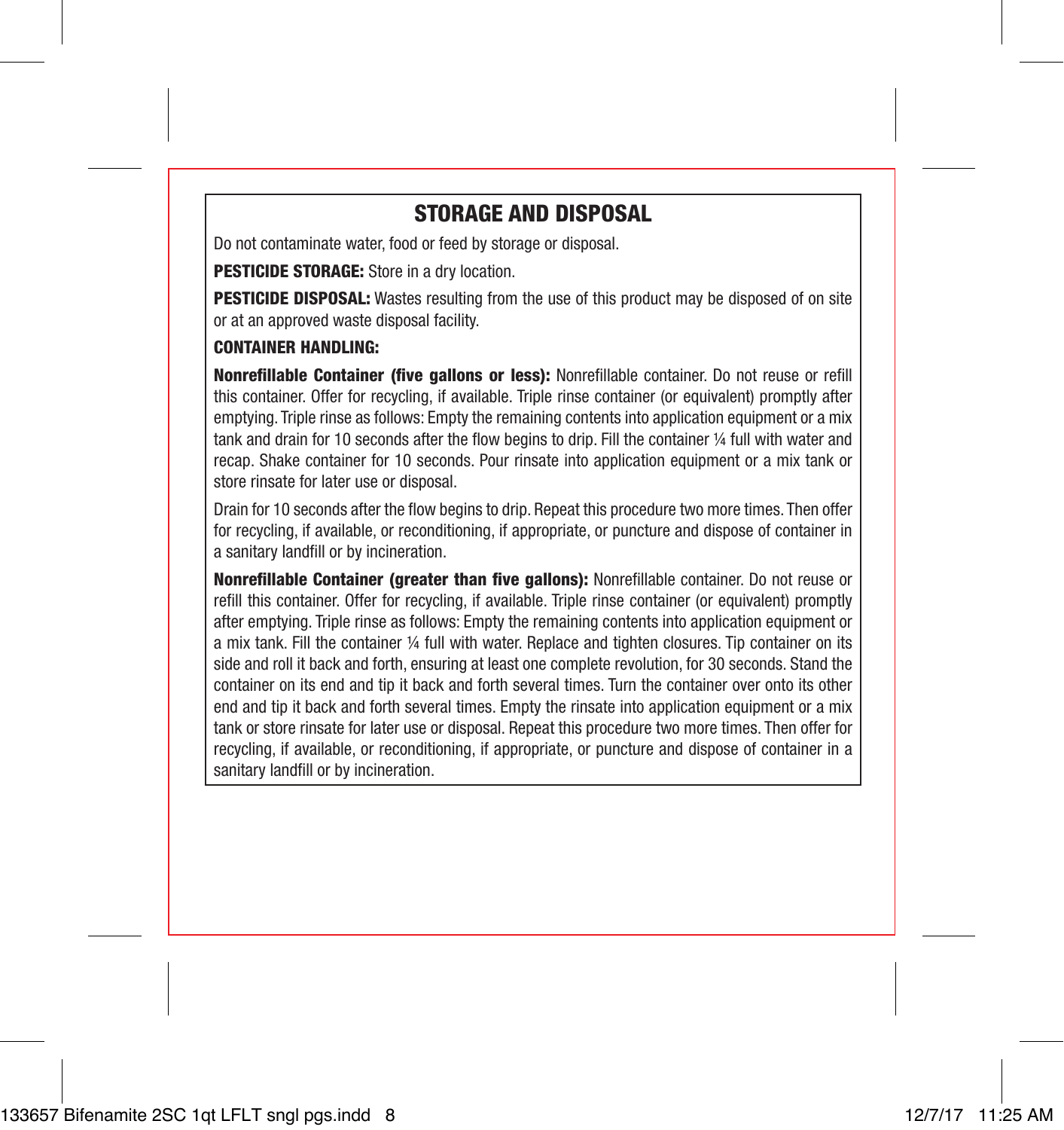#### Conditions of Sale and Limitation of Warranty and Liability

The Directions for Use of this product must be followed carefully. It is impossible to eliminate all risks inherently associated with the use of this product. Crop injury, ineffectiveness or other unintended consequences may result because of such factors as manner of use or application, weather or crop conditions, presence of other materials, resistant strains or other influencing factors in the use of the product, which are beyond the control of Albaugh, LLC or Seller. All such risks shall be assumed by Buyer and User, and Buyer and User agree to hold Albaugh, LLC and Seller harmless for any claims relating to such factors.

To the extent allowed by applicable laws, Albaugh, LLC warrants that this product conforms to the chemical description on the label and is reasonably fit for the purposes stated in the Directions for Use, subject to the inherent risks referred to above, when used in accordance with directions under normal use conditions. This warranty does not extend to the use of the product contrary to label instructions, or under abnormal conditions or under conditions not reasonably foreseeable to or beyond the control of Seller or Albaugh, LLC and Buyer and User assume the risk of any such use. TO THE EXTENT ALLOWABLE BY APPLICABLE LAW, ALBAUGH, LLC MAKES NO WARRANTIES OF MERCHANTABILITY OR OF FITNESS FOR A PARTICULAR PURPOSE NOR ANY OTHER EXPRESS OR IMPLIED WARRANTY EXCEPT AS STATED ABOVE.

To the extent allowed by applicable laws, in no event shall Albaugh, LLC, LLC or Seller be liable for any incidental, consequential or special damages resulting from the use or handling of this product. TO THE EXTENT ALLOWABLE BY APPLICABLE LAW THE EXCLUSIVE REMEDY OF THE USER OR BUYER, AND THE EXCLUSIVE LIABILITY OF ALBAUGH, LLC, LLC AND SELLER FOR ANY AND ALL CLAIMS, LOSSES, INJURIES OR DAMAGES (INCLUDING CLAIMS BASED ON BREACH OF WARRANTY, CONTRACT, NEGLIGENCE, TORT, STRICT LIABILITY OR OTHERWISE) RESULTING FROM THE USE OR HANDLING OF THIS PRODUCT, SHALL BE THE RETURN OF THE PURCHASE PRICE OF THE PRODUCT OR, AT THE ELECTION OF ALBAUGH, LLC, LLC OR SELLER, THE REPLACEMENT OF THE PRODUCT.

Albaugh, LLC, LLC and Seller offer this product, and Buyer and User accept it, subject to foregoing conditions of sale and limitations or warranty and of liability, which may not be modified except by written agreement signed by a duly authorized representative of Albaugh, LLC.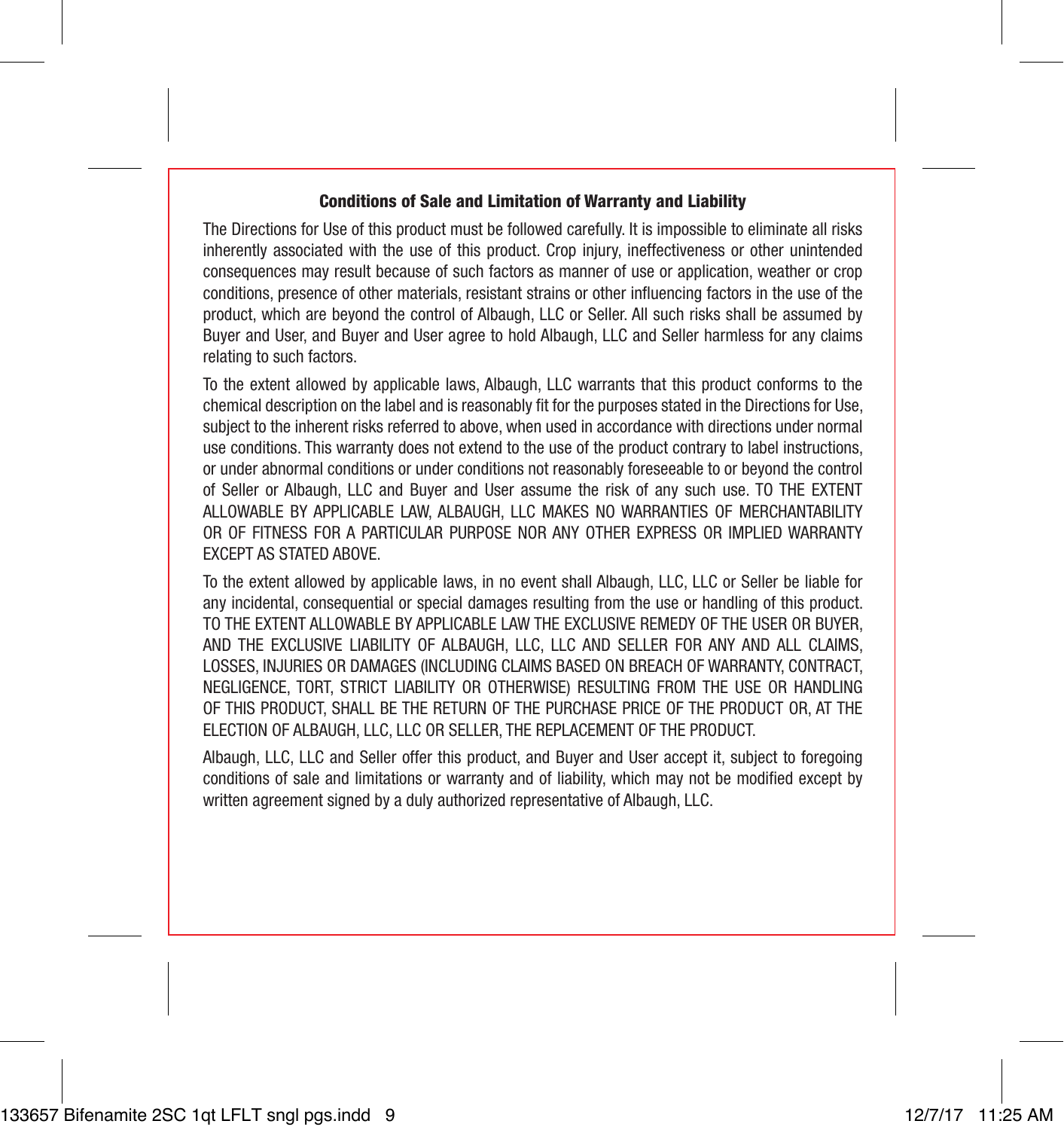133657 Bifenamite 2SC 1qt LFLT sngl pgs.indd 10 12/7/17 11:25 AM 133657 Bifenamite 2SC 1qt LFLT sngl pgs.indd 1